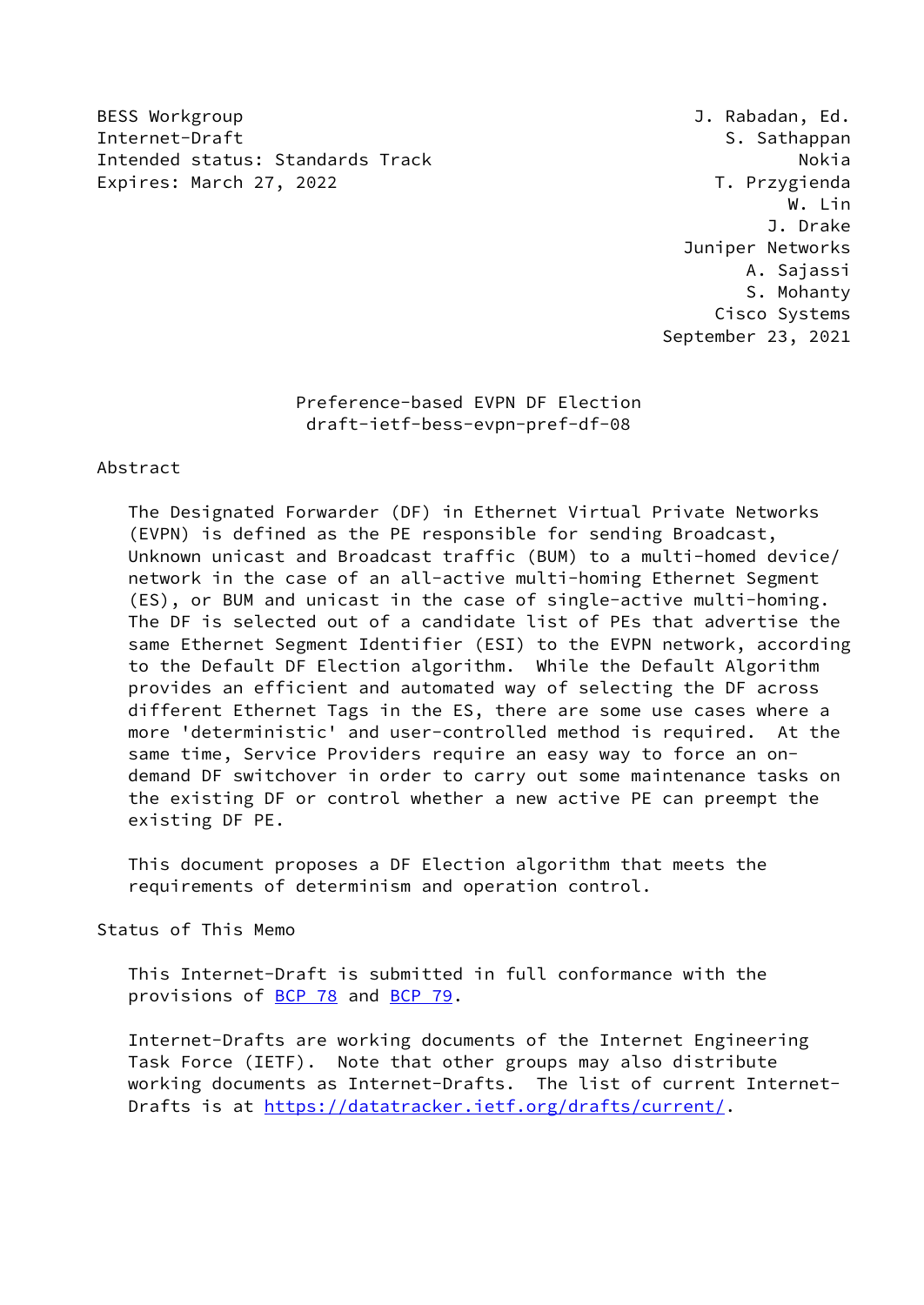Internet-Drafts are draft documents valid for a maximum of six months and may be updated, replaced, or obsoleted by other documents at any time. It is inappropriate to use Internet-Drafts as reference material or to cite them other than as "work in progress."

This Internet-Draft will expire on March 27, 2022.

Copyright Notice

 Copyright (c) 2021 IETF Trust and the persons identified as the document authors. All rights reserved.

This document is subject to [BCP 78](https://datatracker.ietf.org/doc/pdf/bcp78) and the IETF Trust's Legal Provisions Relating to IETF Documents [\(https://trustee.ietf.org/license-info](https://trustee.ietf.org/license-info)) in effect on the date of publication of this document. Please review these documents carefully, as they describe your rights and restrictions with respect to this document. Code Components extracted from this document must include Simplified BSD License text as described in Section 4.e of the Trust Legal Provisions and are provided without warranty as described in the Simplified BSD License.

Table of Contents

|                                                                                                                                                                                                                                                                                                                                                                                                                                                                                                               | $\overline{3}$   |
|---------------------------------------------------------------------------------------------------------------------------------------------------------------------------------------------------------------------------------------------------------------------------------------------------------------------------------------------------------------------------------------------------------------------------------------------------------------------------------------------------------------|------------------|
| 1.1.                                                                                                                                                                                                                                                                                                                                                                                                                                                                                                          | $\overline{3}$   |
| 1.2. Solution requirements                                                                                                                                                                                                                                                                                                                                                                                                                                                                                    | $\overline{3}$   |
| Requirements Language and Terminology $\cdots$<br>2.                                                                                                                                                                                                                                                                                                                                                                                                                                                          | $\overline{4}$   |
| EVPN BGP Attributes Extensions<br>3.                                                                                                                                                                                                                                                                                                                                                                                                                                                                          | $\overline{5}$   |
| 4.                                                                                                                                                                                                                                                                                                                                                                                                                                                                                                            | $6 \overline{6}$ |
| $4.1$ . Use of the Highest-Preference Algorithm                                                                                                                                                                                                                                                                                                                                                                                                                                                               | $\overline{1}$   |
| $\underline{4.2}$ . Use of the Lowest-Preference Algorithm 9                                                                                                                                                                                                                                                                                                                                                                                                                                                  |                  |
| 4.3. Use of the Highest-Preference algorithm in [RFC7432]                                                                                                                                                                                                                                                                                                                                                                                                                                                     |                  |
|                                                                                                                                                                                                                                                                                                                                                                                                                                                                                                               | <u>୍ର</u>        |
| The Non-Revertive Capability $\cdots$<br>4.4.                                                                                                                                                                                                                                                                                                                                                                                                                                                                 | 10               |
| 5.                                                                                                                                                                                                                                                                                                                                                                                                                                                                                                            | 14               |
| 6.                                                                                                                                                                                                                                                                                                                                                                                                                                                                                                            | 14               |
| 7.                                                                                                                                                                                                                                                                                                                                                                                                                                                                                                            | 14               |
| 8.                                                                                                                                                                                                                                                                                                                                                                                                                                                                                                            | 15               |
| 9.                                                                                                                                                                                                                                                                                                                                                                                                                                                                                                            | 15               |
| Normative References<br>9.1.                                                                                                                                                                                                                                                                                                                                                                                                                                                                                  | 15               |
| 9.2. Informative References                                                                                                                                                                                                                                                                                                                                                                                                                                                                                   | 16               |
| Authors' Addresses<br>$\mathbf{r}^{\mathsf{T}} \cdot \mathbf{r}^{\mathsf{T}} \cdot \mathbf{r}^{\mathsf{T}} \cdot \mathbf{r}^{\mathsf{T}} \cdot \mathbf{r}^{\mathsf{T}} \cdot \mathbf{r}^{\mathsf{T}} \cdot \mathbf{r}^{\mathsf{T}} \cdot \mathbf{r}^{\mathsf{T}} \cdot \mathbf{r}^{\mathsf{T}} \cdot \mathbf{r}^{\mathsf{T}} \cdot \mathbf{r}^{\mathsf{T}} \cdot \mathbf{r}^{\mathsf{T}} \cdot \mathbf{r}^{\mathsf{T}} \cdot \mathbf{r}^{\mathsf{T}} \cdot \mathbf{r}^{\mathsf{T}} \cdot \mathbf{r}^{\mathsf$ | 16               |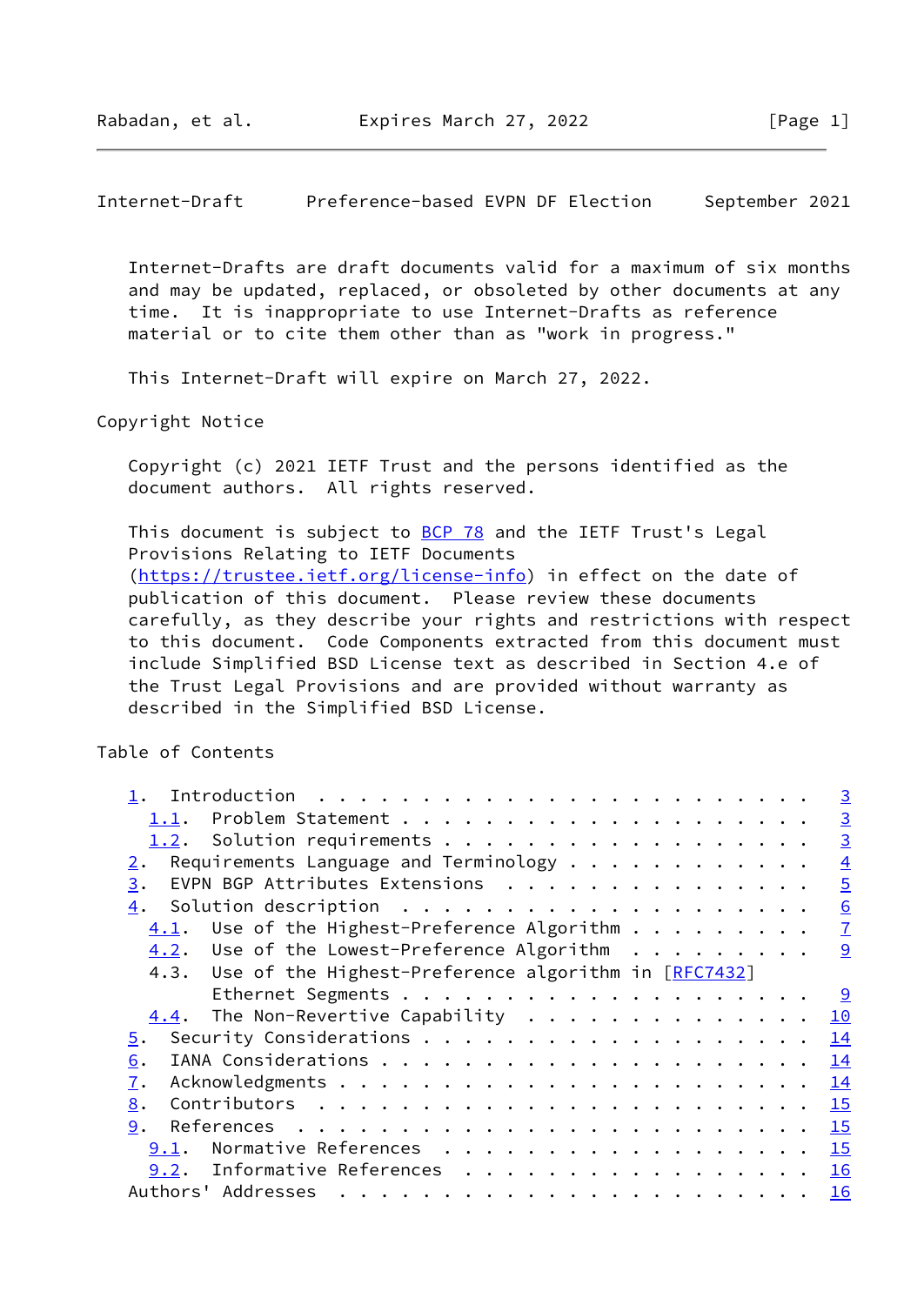Rabadan, et al. **Expires March 27, 2022** [Page 2]

<span id="page-2-1"></span>Internet-Draft Preference-based EVPN DF Election September 2021

#### <span id="page-2-0"></span>[1](#page-2-0). Introduction

<span id="page-2-2"></span>[1.1](#page-2-2). Problem Statement

 [RFC7432] defines the Designated Forwarder (DF) in EVPN networks as the PE responsible for sending broadcast, multicast and unknown unicast traffic (BUM) to a multi-homed device/network in the case of an all-active multi-homing ES or BUM and unicast traffic to a multi homed device or network in case of single-active multi-homing. The DF is selected out of a candidate list of PEs that advertise the Ethernet Segment Identifier (ESI) to the EVPN network and according to the DF Election Algorithm, or DF Alg as per [\[RFC8584](https://datatracker.ietf.org/doc/pdf/rfc8584)].

While the Default DF Alg [\[RFC7432](https://datatracker.ietf.org/doc/pdf/rfc7432)] or HRW [[RFC8584](https://datatracker.ietf.org/doc/pdf/rfc8584)] provide an efficient and automated way of selecting the DF across different Ethernet Tags in the ES, there are some use-cases where a more 'deterministic' and user-controlled method is required. At the same time, Service Providers require an easy way to force an on-demand DF switchover in order to carry out some maintenance tasks on the existing DF or control whether a new active PE can preempt the existing DF PE.

 This document proposes a new DF Alg and capability to address the above needs.

<span id="page-2-3"></span>[1.2](#page-2-3). Solution requirements

 The procedures described in this document meet the following requirements:

- a. The solution provides an administrative preference option so that the user can control in what order the candidate PEs may become DF, assuming they are all operationally ready to take over as DF.
- b. This extension works for [\[RFC7432](https://datatracker.ietf.org/doc/pdf/rfc7432)] Ethernet Segments and virtual ES, as defined in [[I-D.ietf-bess-evpn-virtual-eth-segment](#page-16-2)].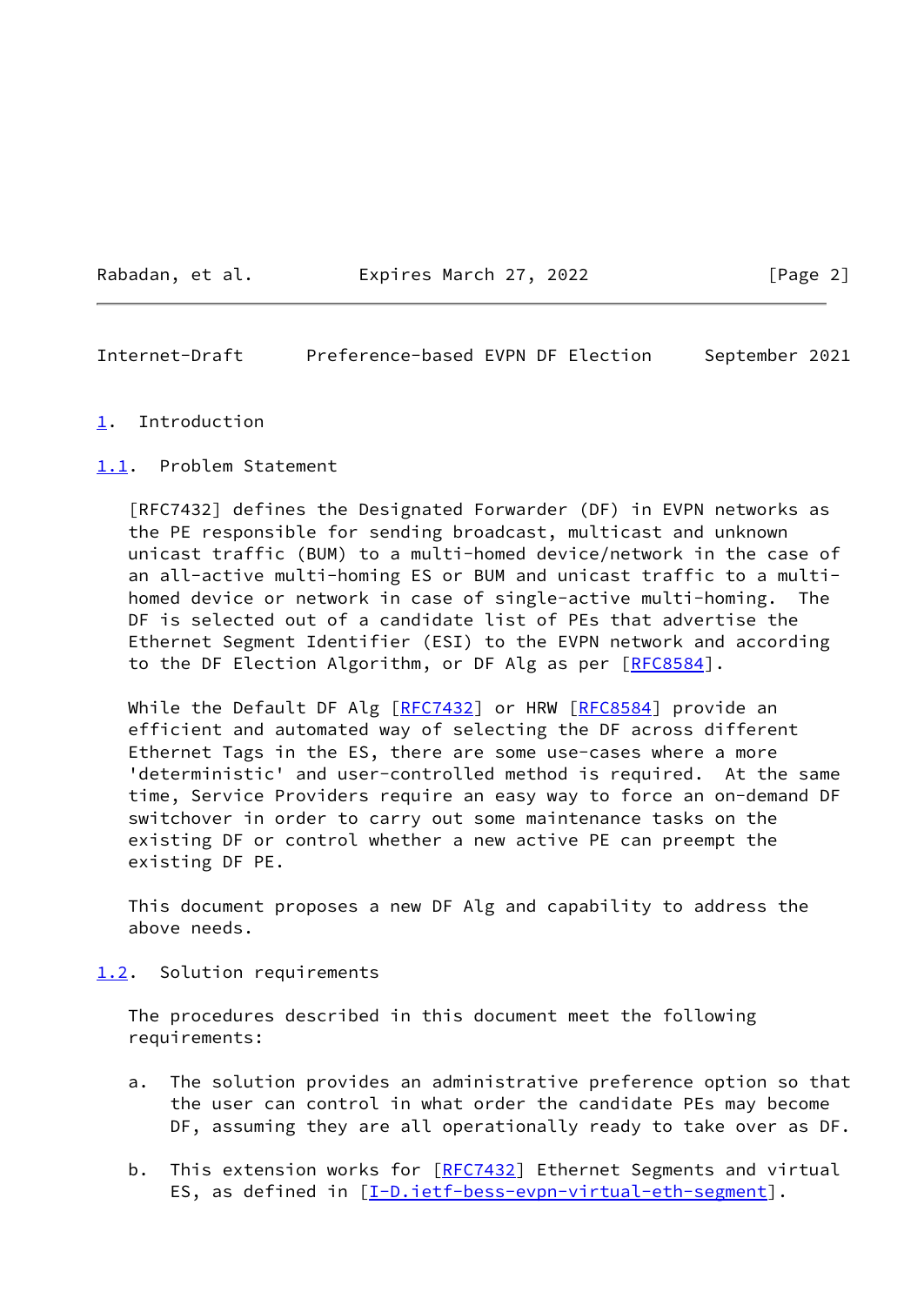- c. The user may force a PE to preempt the existing DF for a given Ethernet Tag without re-configuring all the PEs in the ES.
- d. The solution allows an option to NOT preempt the current DF, even if the former DF PE comes back up after a failure. This is also known as "non-revertive" behavior, as opposed to the [\[RFC7432](https://datatracker.ietf.org/doc/pdf/rfc7432)] DF election procedures that are always revertive.
- e. The solution works for single-active and all-active multi-homing Ethernet Segments.

<span id="page-3-1"></span>

| Rabadan, et al. | Expires March 27, 2022 | [Page 3] |
|-----------------|------------------------|----------|
|-----------------|------------------------|----------|

<span id="page-3-0"></span>[2](#page-3-0). Requirements Language and Terminology

 The key words "MUST", "MUST NOT", "REQUIRED", "SHALL", "SHALL NOT", "SHOULD", "SHOULD NOT", "RECOMMENDED", "NOT RECOMMENDED", "MAY", and "OPTIONAL" in this document are to be interpreted as described in [BCP14](https://datatracker.ietf.org/doc/pdf/bcp14) [[RFC2119](https://datatracker.ietf.org/doc/pdf/rfc2119)] [\[RFC8174](https://datatracker.ietf.org/doc/pdf/rfc8174)] when, and only when, they appear in all capitals, as shown here.

- o AC Attachment Circuit. An AC has an Ethernet Tag associated to it.
- o BUM refers to the Broadcast, Unknown unicast and Multicast traffic.
- o DF, NDF and BDF Designated Forwarder, Non-Designated Forwarder and Backup Designated Forwarder.
- o DF Alg or simply Alg refers to Designated Forwarder Election Algorithm.
- o HRW Highest Random Weight, as per [\[RFC8584](https://datatracker.ietf.org/doc/pdf/rfc8584)].
- o ES, vES and ESI Ethernet Segment, virtual Ethernet Segment and Ethernet Segment Identifier.

o EVI - EVPN Instance.

 o ISID - refers to Service Instance Identifiers in Provider Backbone Bridging (PBB) networks.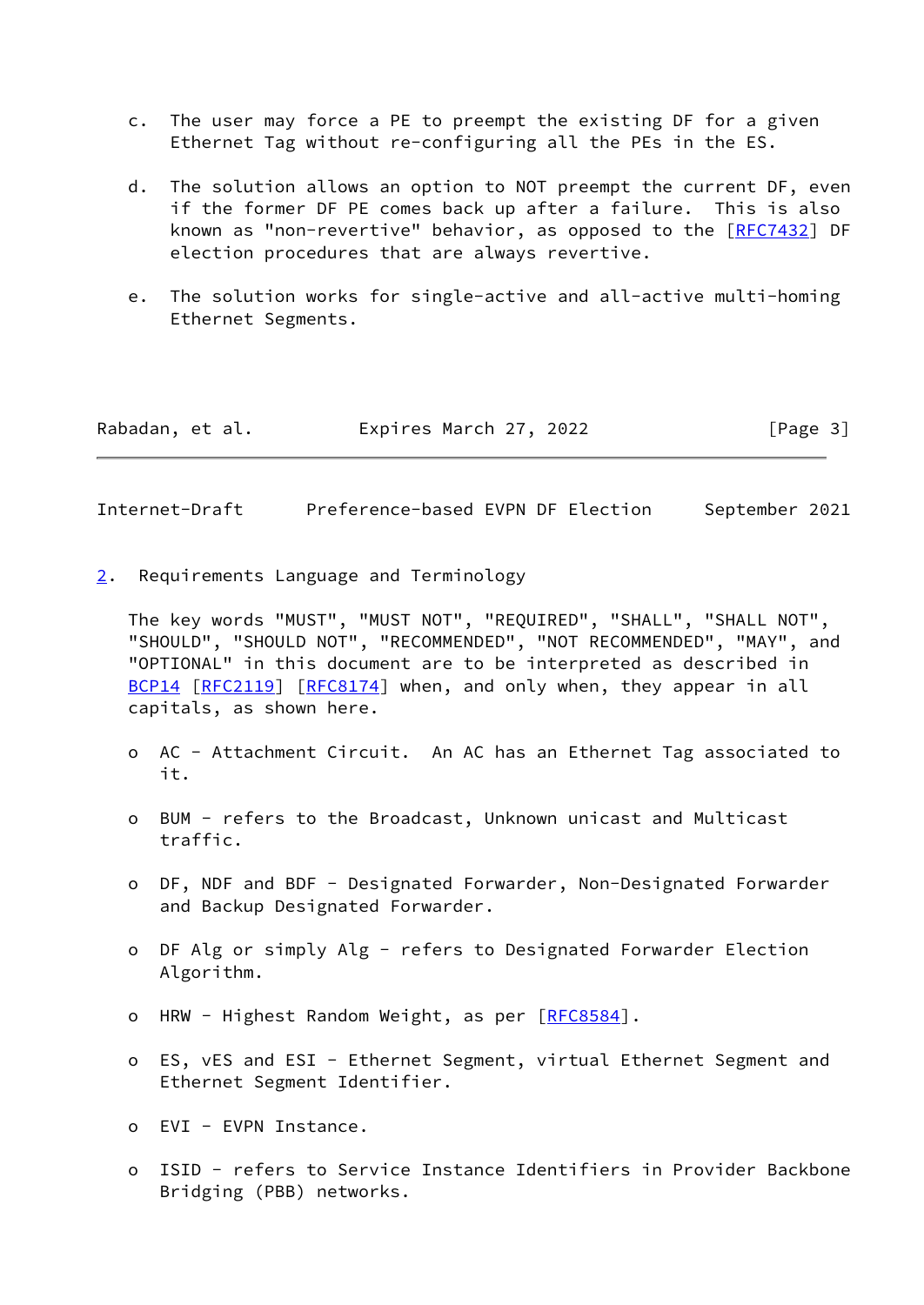- o MAC-VRF A Virtual Routing and Forwarding table for Media Access Control (MAC) addresses on a PE.
- o BD Broadcast Domain. An EVI may be comprised of one (VLAN-Based or VLAN Bundle services) or multiple (VLAN-Aware Bundle services) Broadcast Domains.
- o EVC Ethernet Virtual Circuit.
- o DP refers to the "Don't Preempt me" capability in the DF Election extended community.
- o OAM refers to Operations And Maintenance protocols.
- o Ethernet A-D per ES route refers to [\[RFC7432](https://datatracker.ietf.org/doc/pdf/rfc7432)] route type 1 or Auto-Discovery per Ethernet Segment route.

Rabadan, et al. **Expires March 27, 2022** [Page 4]

<span id="page-4-1"></span>Internet-Draft Preference-based EVPN DF Election September 2021

- o Ethernet A-D per EVI route refers to [[RFC7432](https://datatracker.ietf.org/doc/pdf/rfc7432)] route type 1 or Auto-Discovery per EVPN Instance route.
- o Ethernet Tag used to represent a Broadcast Domain that is configured on a given ES for the purpose of DF election. Note that any of the following may be used to represent a Broadcast Domain: VIDs (including Q-in-Q tags), configured IDs, VNI (VXLAN Network Identifiers), normalized VID, I-SIDs (Service Instance Identifiers), etc., as long as the representation of the broadcast domains is configured consistently across the multi-homed PEs attached to that ES. The Ethernet Tag value MUST be different from zero.
- <span id="page-4-0"></span>[3](#page-4-0). EVPN BGP Attributes Extensions

 This solution reuses and extends the DF Election Extended Community defined in [[RFC8584\]](https://datatracker.ietf.org/doc/pdf/rfc8584) that is advertised along with the ES route:

 0 1 2 3 4 5 6 7 8 9 0 1 2 3 4 5 6 7 8 9 0 1 2 3 4 5 6 7 8 9 0 1 +-+-+-+-+-+-+-+-+-+-+-+-+-+-+-+-+-+-+-+-+-+-+-+-+-+-+-+-+-+-+-+-+ | Type=0x06 | Sub-Type(0x06)| RSV | DF Alg | Bitmap ~ +-+-+-+-+-+-+-+-+-+-+-+-+-+-+-+-+-+-+-+-+-+-+-+-+-+-+-+-+-+-+-+-+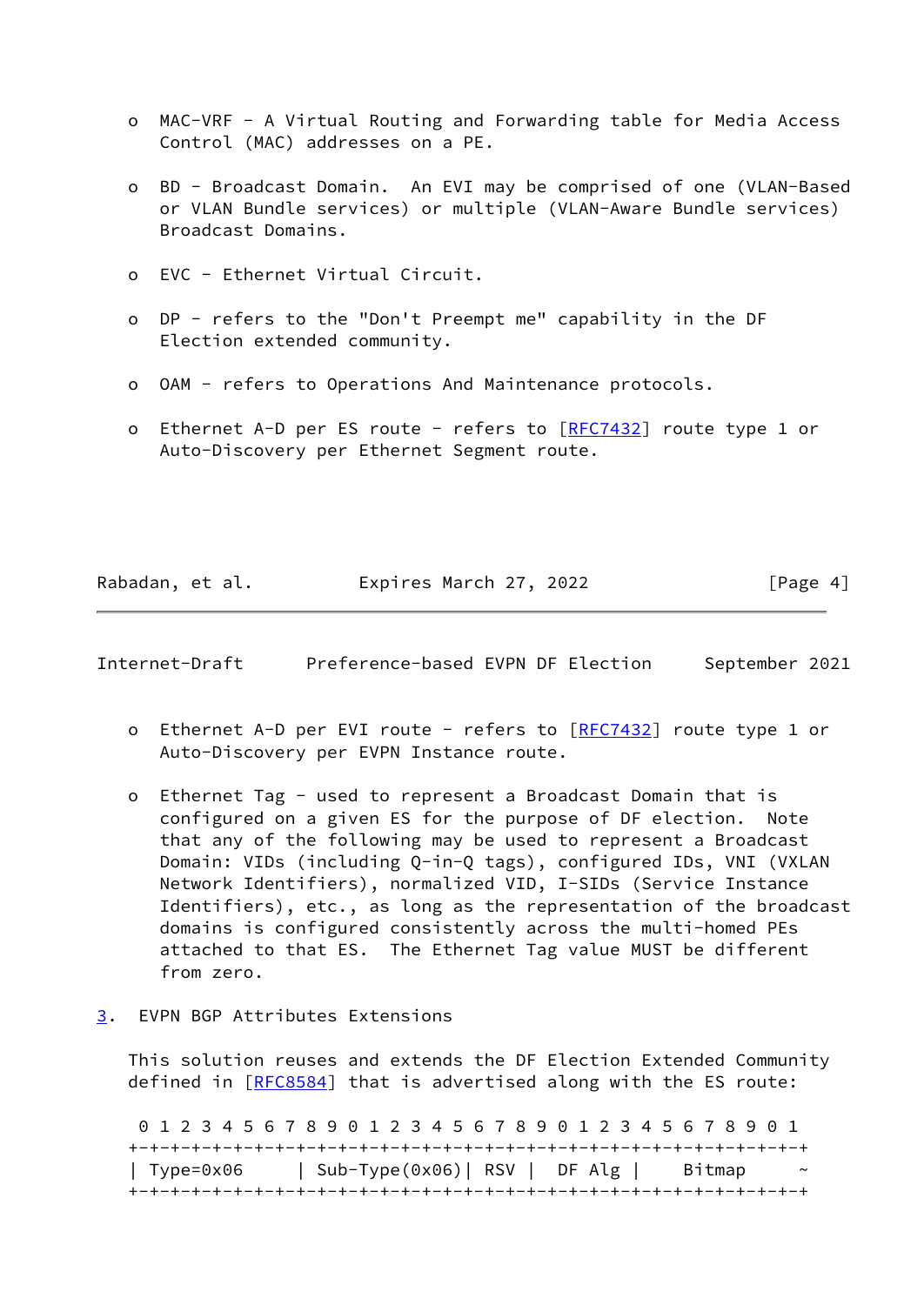Figure 1: DF Election Extended Community

Where the following fields are defined as follows:

- o DF Alg can have the following values:
	- Alg 0 Default DF Election algorithm, or modulus-based algorithm as per [\[RFC7432](https://datatracker.ietf.org/doc/pdf/rfc7432)].
	- Alg 1 HRW algorithm as per [[RFC8584\]](https://datatracker.ietf.org/doc/pdf/rfc8584).
	- Alg 2 Highest-Preference algorithm (this document).
	- Alg TBD Lowest-Preference algorithm (this document). TBD will be replaced by the allocated value at the time of publication.
- o Bitmap (2 octets) can have the following values:

| Rabadan, et al. | Expires March 27, 2022 | [Page 5] |
|-----------------|------------------------|----------|
|-----------------|------------------------|----------|

<span id="page-5-0"></span>

| Internet-Draft | Preference-based EVPN DF Election |  | September 2021 |  |
|----------------|-----------------------------------|--|----------------|--|
|                |                                   |  |                |  |

 1 1 1 1 1 1 0 1 2 3 4 5 6 7 8 9 0 1 2 3 4 5 +-+-+-+-+-+-+-+-+-+-+-+-+-+-+-+-+ |D|A| | +-+-+-+-+-+-+-+-+-+-+-+-+-+-+-+-+

Figure 2: Bitmap field in the DF Election Extended Community

 - Bit 0 (corresponds to Bit 24 of the DF Election Extended Community and it is defined by this document): D bit or 'Don't Preempt' bit (DP hereafter), determines if the PE advertising the ES route requests the remote PEs in the ES not to preempt it as DF. The default value is DP=0, which is compatible with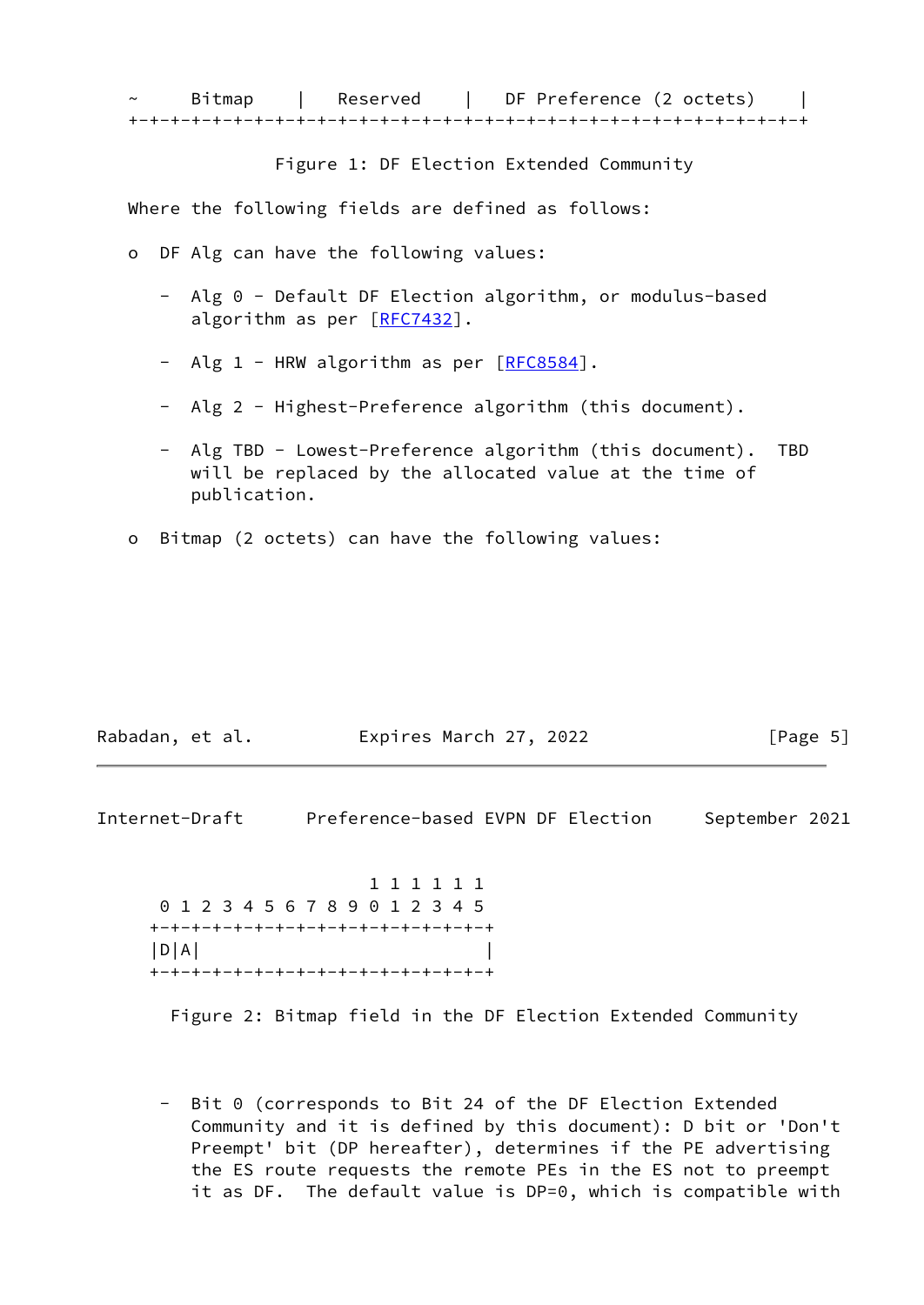the 'preempt' or 'revertive' behavior in the Default DF Alg [[RFC7432](https://datatracker.ietf.org/doc/pdf/rfc7432)]. The DP capability is supported by Alg 2 and Alg TBD, and MAY be used with DF Alg 0 or 1. The procedures of the DP capability for DF Alg 0 or 1 are out of the scope of this document.

- Bit 1: AC-DF or AC-Influenced DF Election, as explained in [[RFC8584](https://datatracker.ietf.org/doc/pdf/rfc8584)]. When set to 1, it indicates the desire to use AC- Influenced DF Election with the rest of the PEs in the ES. The AC-DF capability bit MAY be set along with the DP capability and DF Alg 2 or Alg TBD.
- o DF Preference (defined in this document): defines a 2-octet value that indicates the PE preference to become the DF in the ES. The allowed values are within the range 0-65535, and the default value MUST be 32767. This value is the midpoint in the allowed Preference range of values, which gives the operator the flexibility of choosing a significant number of values, above or below the default Preference. The DF Preference field is specific to DF Alg 2 and DF Alg TBD, and does not represent any Preference value for other Algs. If the DF Alg is different than Alg 2 or Alg TBD, these two octets can be encoded differently.
- <span id="page-6-0"></span>[4](#page-6-0). Solution description

 Figure 3 illustrates an example that will be used in the description of the solution.

Rabadan, et al. Expires March 27, 2022 [Page 6]

<span id="page-6-1"></span>Internet-Draft Preference-based EVPN DF Election September 2021

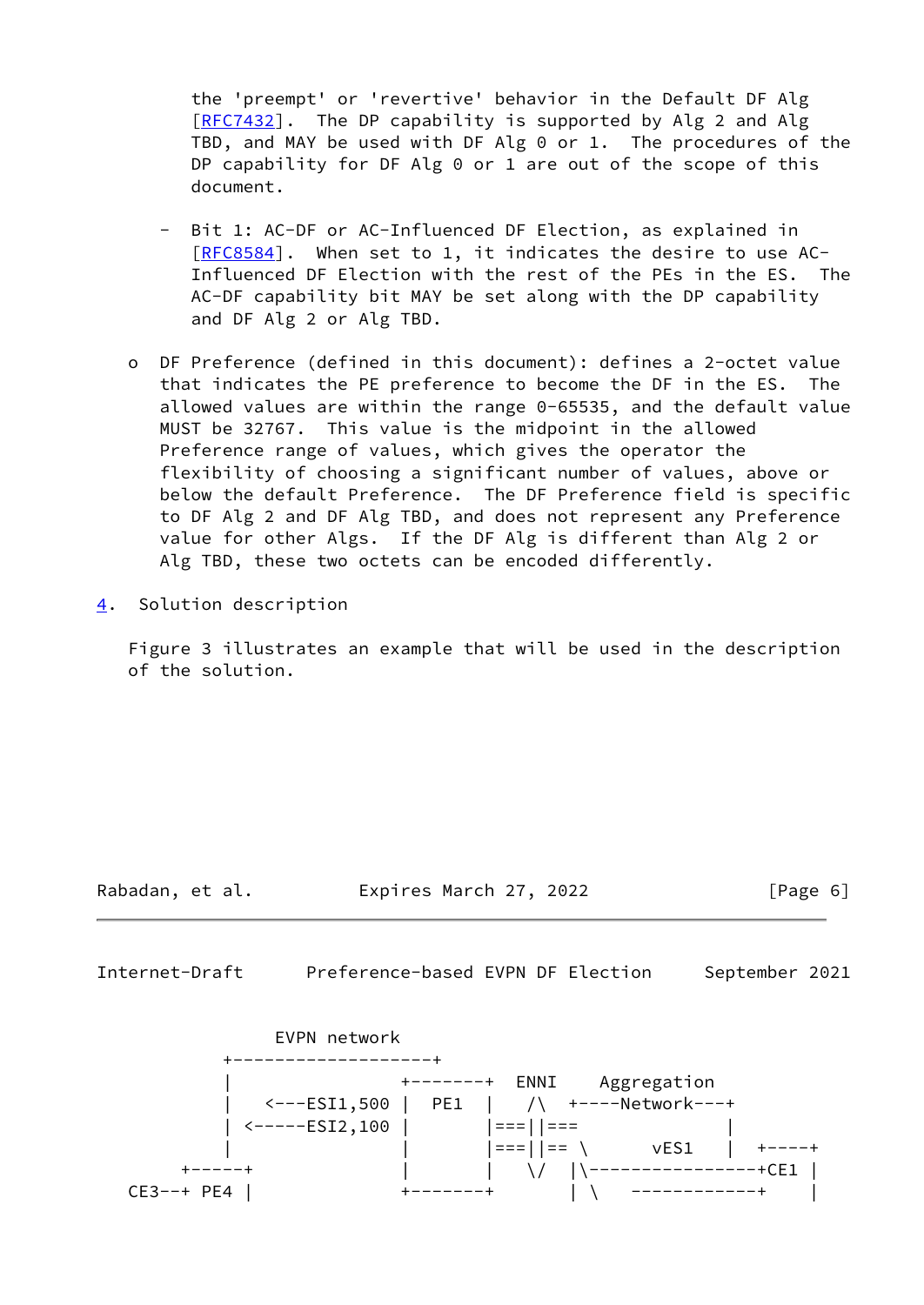

Figure 3: Preference-based DF Election

 Figure 3 shows three PEs that are connecting EVCs coming from the Aggregation Network to their EVIs in the EVPN network. CE1 is connected to vES1 - that spans PE1 and PE2 - and CE2 is connected to vES2, that is defined in PE1, PE2 and PE3.

 If the algorithm chosen for vES1 and vES2 is Alg 2 or Alg TBD, i.e., Highest-Preference or Lowest-Preference, the PEs may become DF irrespective of their IP address and based on an administrative Preference value. The following sections provide some examples of the procedures and how they are applied in the use-case of Figure 3.

<span id="page-7-0"></span>[4.1](#page-7-0). Use of the Highest-Preference Algorithm

Assuming the operator wants to control - in a flexible way - what  $PE$  becomes the DF for a given vES and the order in which the PEs become DF in case of multiple failures, the following procedure may be used:

 a. vES1 and vES2 are now configurable with three optional parameters that are signaled in the DF Election extended community. These parameters are the Preference, Preemption option (or "Don't Preempt Me" option) and DF Alg. We will represent these parameters as (Pref,DP,Alg). Let's assume vES1 is configured as (500,0,Highest-Pref) in PE1, and (255,0,Highest-Pref) in PE2. vES2 is configured as (100,0,Highest-Pref), (200,0,Highest-Pref) and (300,0,Highest-Pref) in PE1, PE2 and PE3 respectively.

Rabadan, et al. **Expires March 27, 2022** [Page 7]

Internet-Draft Preference-based EVPN DF Election September 2021

b. The PEs will advertise an ES route for each vES, including the 3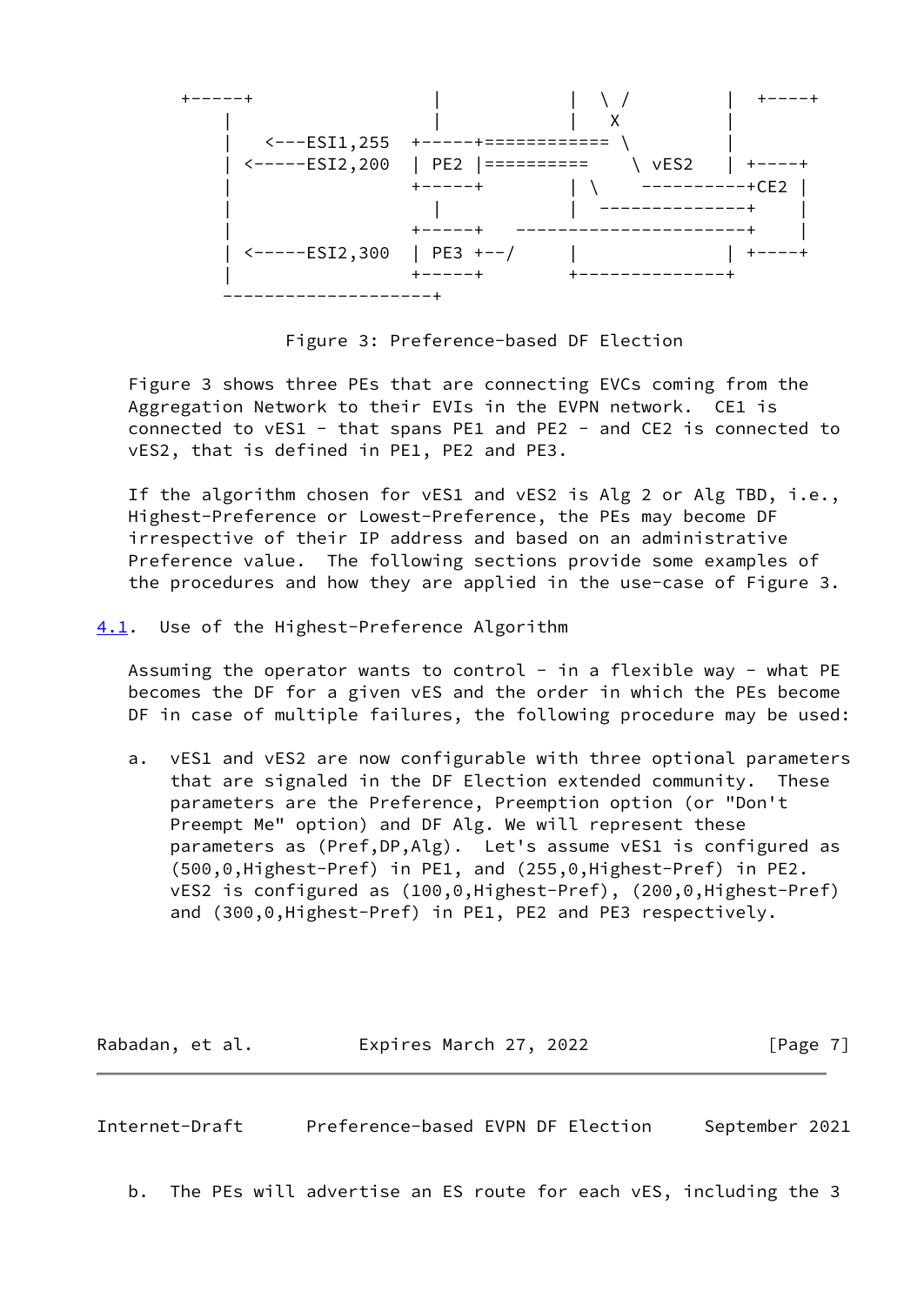parameters in the DF Election Extended Community.

- c. According to [\[RFC8584](https://datatracker.ietf.org/doc/pdf/rfc8584)], each PE will run the DF election algorithm upon expiration of the DF Wait timer. In this case, each PE runs the Highest-Preference DF Alg for each ES as follows:
	- The PE will check the DF Alg value in each ES route, and assuming all the ES routes are consistent in this DF Alg and the value is 2 (Highest-Preference), the PE will run the procedure in this section. Otherwise, the procedure will fall back to [\[RFC7432](https://datatracker.ietf.org/doc/pdf/rfc7432)] Default Alg.
	- In this Highest-Preference Alg, each PE builds a list of candidate PEs, ordered by Preference. E.g. PE1 will build a list of candidate PEs for vES1 ordered by the Preference, from high to low: PE1>PE2. Hence PE1 will become the DF for vES1. In the same way, PE3 becomes the DF for vES2.
- d. Assuming some maintenance tasks had to be executed on, E.g., PE3, the operator could set vES2's Preference to E.g., 50 so that PE2 is forced to take over as DF for vES2 (irrespective of the DP capability). Once the maintenance task on PE3 is over, the operator could decide to leave the existing preference or configure the old preference back.
- e. In case of equal Preference in two or more PEs in the ES, the DP bit and the lowest IP of the candidate PEs are used as tie breakers. After selecting the PEs with the highest Preference value, an implementation MUST first select the PE advertising the DP bit set, and then select the PE with the lowest IP address (if the DP bit selection does not yield a unique candidate). The PE's IP address is the address used in the candidate list and it is derived from the Originating Router's IP address of the ES route. Some examples of the use of the DP bit and IP address tie-breakers follow:
	- If vES1 parameters were (500,0,Highest-Pref) in PE1 and (500,1,Highest-Pref) in PE2, PE2 would be elected due to the DP bit.
	- If vES1 parameters were (500,0,Highest-Pref) in PE1 and (500,0,Highest-Pref) in PE2, PE1 would be elected, assuming PE1's IP address is lower than PE2's.
- f. The Preference is an administrative option that MUST be configured on a per-ES basis from the management plane, but MAY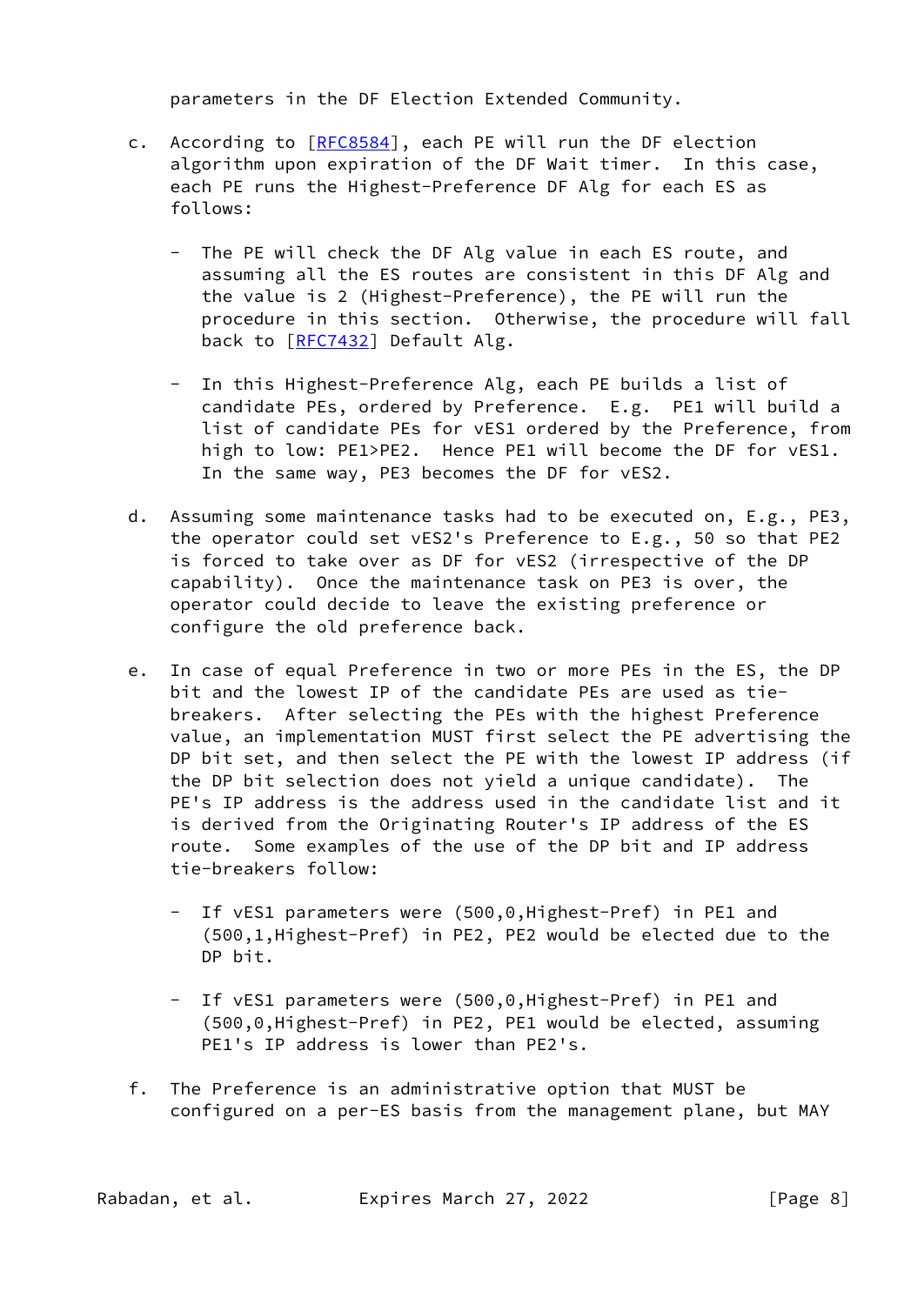<span id="page-9-1"></span> also be dynamically changed based on the use of local policies. For instance, on PE1, ES1's Preference can be lowered from 500 to 100 in case the bandwidth on the ENNI port is decreased a 50% (that could happen if e.g. the 2-port LAG between PE1 and the Aggregation Network loses one port). Policies MAY also trigger dynamic Preference changes based on the PE's bandwidth availability in the core, specific ports going operationally down, etc. The definition of the actual local policies is out of scope of this document. The default Preference value is 32767.

 The Highest-Preference Alg MAY be used along with the AC-DF capability. Assuming all the PEs in the ES are configured consistently with Highest-Preference Alg and AC-DF capability, a given PE in the ES is not considered as candidate for DF Election until its corresponding Ethernet A-D per ES and Ethernet A-D per EVI routes are not received, as described in [\[RFC8584](https://datatracker.ietf.org/doc/pdf/rfc8584)].

 The procedures in this document can be used in [\[RFC7432](https://datatracker.ietf.org/doc/pdf/rfc7432)] based ES or vES as in [[I-D.ietf-bess-evpn-virtual-eth-segment](#page-16-2)], and including EVPN networks as in [\[RFC8214](https://datatracker.ietf.org/doc/pdf/rfc8214)], [\[RFC7623](https://datatracker.ietf.org/doc/pdf/rfc7623)] or [\[RFC8365](https://datatracker.ietf.org/doc/pdf/rfc8365)].

### <span id="page-9-0"></span>[4.2](#page-9-0). Use of the Lowest-Preference Algorithm

In addition to the Highest-Preference Alg described in [Section 4.1](#page-7-0) this document defines the Lowest-Preference Alg. In this case, and using the example of vES1 in Figure 3, if the Lowest-Preference Alg is configured in all the PEs in the ES, PE2 will be the DF due to its lower Preference.

All the procedures described in [Section 4.1](#page-7-0) apply to the Lowest- Preference Alg, only replacing the Highest-Preference tie-breaker with the Lowest-Preference tie-breaker. The Highest-Preference and Lowest-Preference Algs are different Algs, therefore if two PEs configured for Highest-Preference and Lowest-Preference respectively, are attached to the same ES, the operational DF Election Alg will fall back to the Default Alg.

<span id="page-9-2"></span>[4.3](#page-9-2). Use of the Highest-Preference algorithm in [[RFC7432](https://datatracker.ietf.org/doc/pdf/rfc7432)] Ethernet Segments

 While the Highest-Preference (or Lowest-Preference for that matter) DF Alg described in **Section 4.1** is typically used in virtual ES scenarios where there is normally an individual Ethernet Tag per vES, the existing [\[RFC7432](https://datatracker.ietf.org/doc/pdf/rfc7432)] definition of an ES allows potentially up to thousands of Ethernet Tags on the same ES. If this is the case, if Highest-Preference (or Lowest-Preference) Alg is configured in all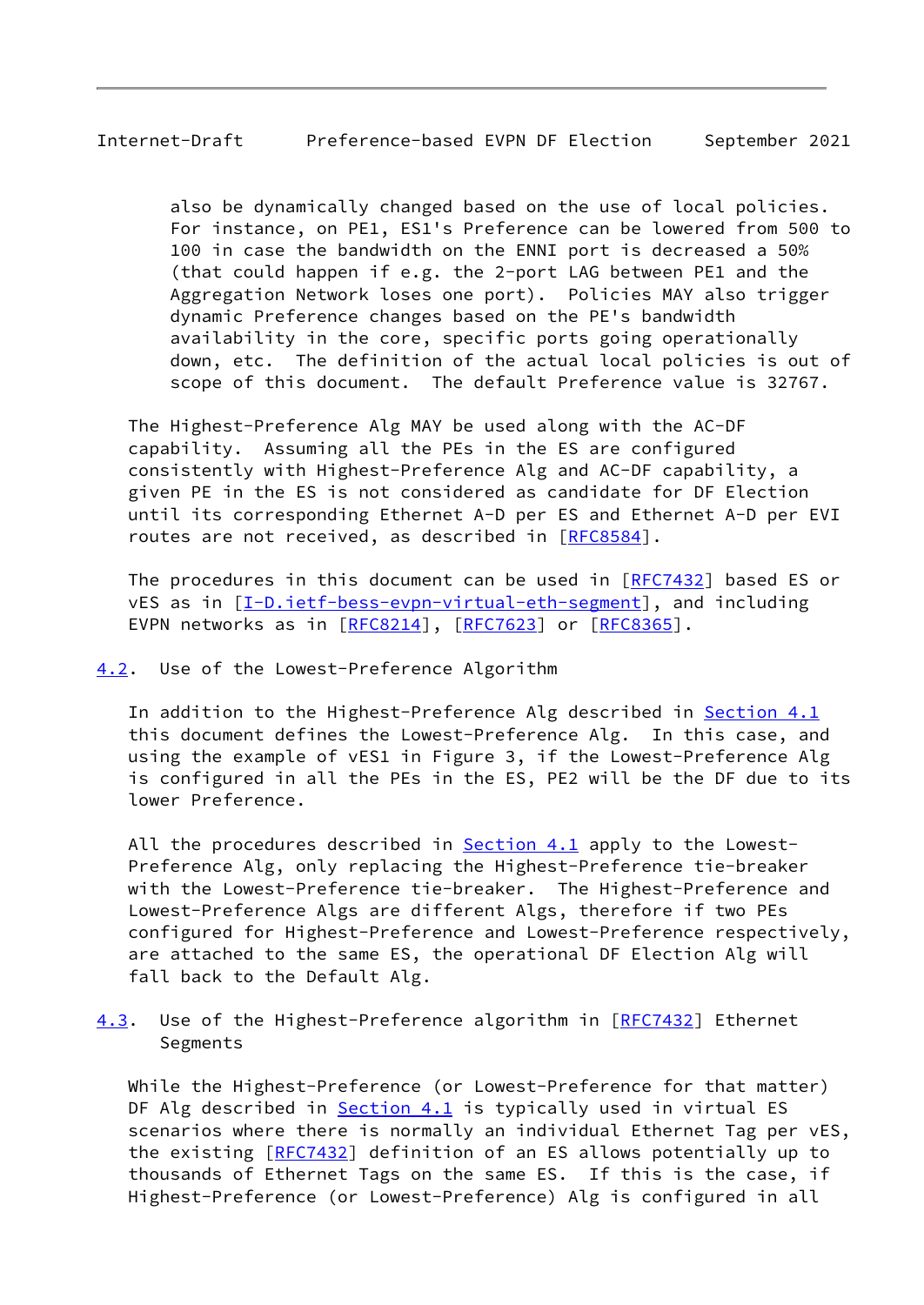the PEs of the ES, the same PE will be the elected DF for all the

Rabadan, et al. **Expires March 27, 2022** [Page 9]

<span id="page-10-1"></span>Internet-Draft Preference-based EVPN DF Election September 2021

 Ethernet Tags of the ES. A potential way to achive a more granular load balancing is decribed below.

 The ES is configured with an administrative Preference value and E.g., Highest-Preference Alg, but then a range of Ethernet Tags can be defined to use the Lowest-Preference depending on the desired behavior. With this option, the PE will build a list of candidate PEs ordered by Preference, however the DF for a given Ethernet Tag will be determined by the local configuration.

For instance:

- o Assuming ES3 is defined in PE1 and PE2, PE1 may be configured as (500,0,Highest-Preference) for ES3 and PE2 as (100,0,Highest- Preference).
- o In addition, assuming VLAN-based service interfaces and that the PEs are attached to all Ethernet Tags in the range 1-4000, both PE1 and PE2 will be configured with (Ethernet Tag-range, low), E.g., (2001-4000, low).
- o This will result in PE1 being DF for Ethernet Tags 1-2000 (since they use the default Highest-Preference Alg) and PE2 being DF for Ethernet Tags 2001-4000, due to the local policy overriding the Highest-Preference Alg.

 For Ethernet Segments attached to three or more PEs, any other logic that provides a fair distribution of the DF function among the PEs is valid, as long as that logic is consistent in all the PEs in the ES. It is important to note that, when a local policy overrides the Highest-Preference or Lowest-Preference signaled by all the PEs in the ES, this local policy MUST be consistent in all the PEs of the ES. If the local policy is inconsistent for a given Ethernet Tag in the ES, black-holes or packet duplication may occur on that Ethernet Tag.

<span id="page-10-0"></span>[4.4](#page-10-0). The Non-Revertive Capability

As discussed in  $Section 1.2$  (d), a capability to NOT preempt the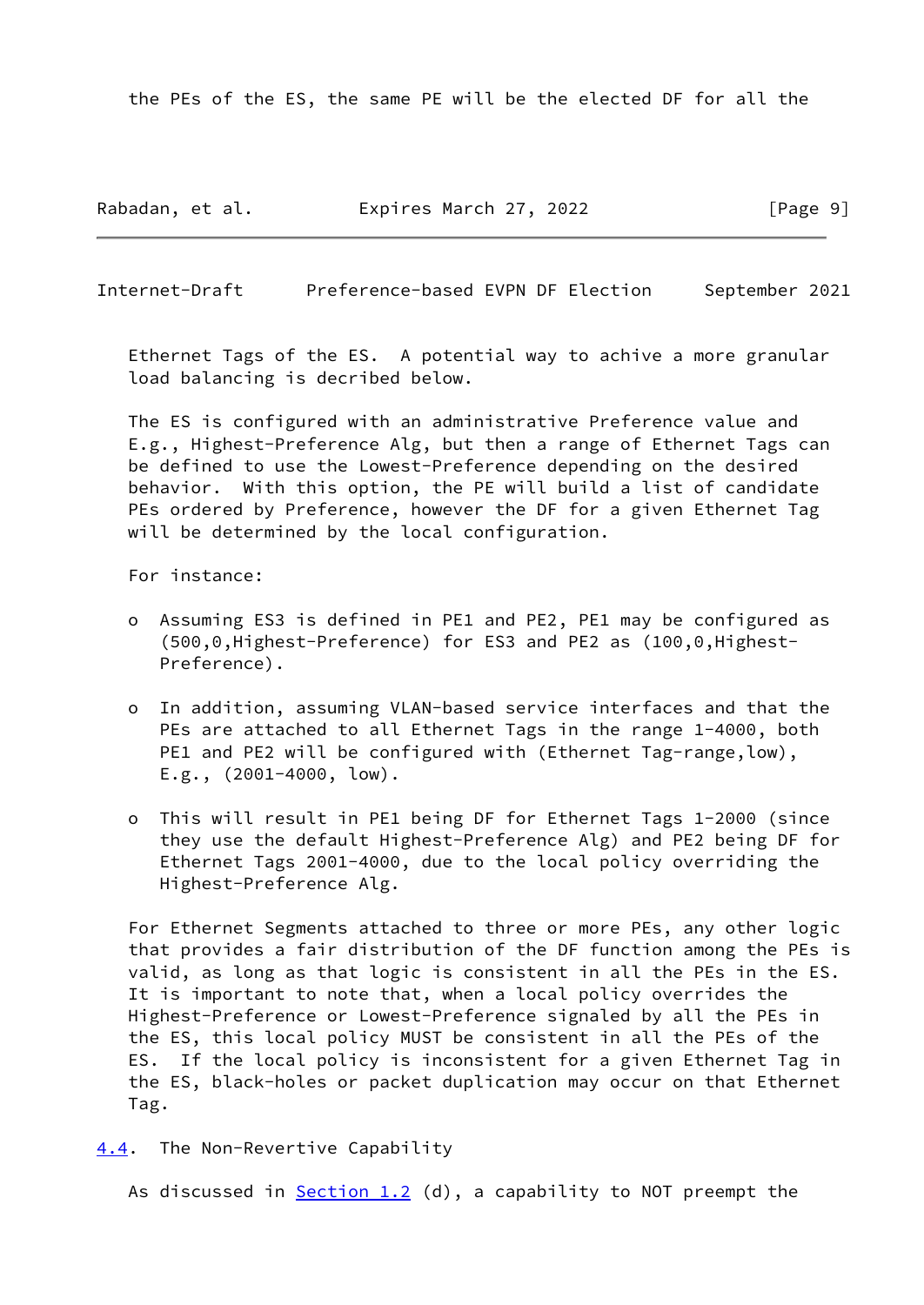existing DF for a given Ethernet Tag is required and therefore added to the DF Election extended community. This option will allow a non revertive behavior in the DF election.

 Note that, when a given PE in an ES is taken down for maintenance operations, before bringing it back, the Preference may be changed in order to provide a non-revertive behavior. The DP bit and the mechanism explained in this section will be used for those cases when a former DF comes back up without any controlled maintenance

| Rabadan, et al. | Expires March 27, 2022 | [Page 10] |
|-----------------|------------------------|-----------|
|-----------------|------------------------|-----------|

Internet-Draft Preference-based EVPN DF Election September 2021

 operation, and the non-revertive option is desired in order to avoid service impact.

 In Figure 3, we assume that based on the Highest-Preference Alg, PE3 is the DF for ESI2.

 If PE3 has a link, EVC or node failure, PE2 would take over as DF. If/when PE3 comes back up again, PE3 will take over, causing some unnecessary packet loss in the ES.

 The following procedure avoids preemption upon failure recovery (please refer to Figure 3). The procedure supports a non-revertive mode that can be used along with:

- o Highest-Preference Alg
- o Highest-Preference Alg, where a local policy overrides the Highest-Preference tie-breaker for a range of Ethernet Tags
- o Lowest-Preference Alg

 The procedure is described assuming Highest-Preference Alg in the ES, where local policy overrides the tie-breaker for a given Ethernet Tag, since this is the most complex case. The other two cases above are a sub-set of this one and the differences will be explained later.

 1. A "Don't Preempt Me" capability is defined on a per-PE/per-ES basis, as described in **Section 3**. If "Don't Preempt Me" is disabled (default behavior), the advertised DP bit will be 0. If "Don't Preempt Me" is enabled, the ES route will be advertised with DP=1 ("Don't Preempt Me"). All the PEs in an ES SHOULD be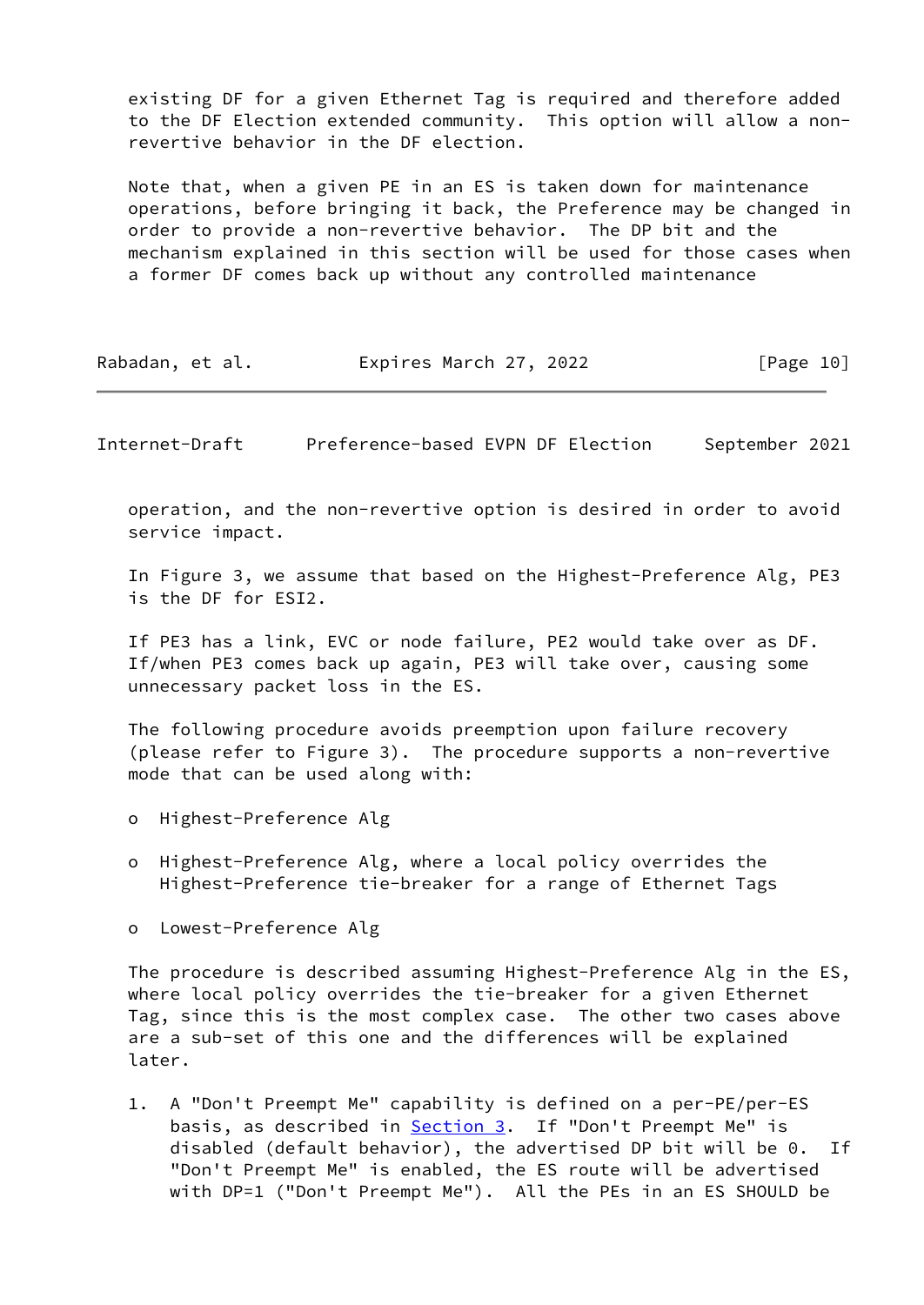consistent in their configuration of the DP capability, however this document does not enforce the consistency across all the PEs. In case of inconsistency in the support of the DP capability in the PEs of the same ES, non-revertive behavior is not guaranteed. However, PEs supporting this capability will still attempt this procedure.

- 2. We assume we want to avoid 'preemption' in all the PEs in the ES, the three PEs are configured with the "Don't Preempt Me" capability. In this example, we assume ESI2 is configured as 'DP=enabled' in the three PEs.
- 3. We also assume vES2 is attached to Ethernet Tag-1 and Ethernet Tag-2. vES2 uses Highest-Preference as DF Alg and a local policy is configured in the three PEs to use Lowest-Preference for Ethernet Tag-2. When vES2 is enabled in the three PEs, the PEs

| Rabadan, et al. | Expires March 27, 2022 | [Page 11] |
|-----------------|------------------------|-----------|
|-----------------|------------------------|-----------|

Internet-Draft Preference-based EVPN DF Election September 2021

 will exchange the ES routes and select PE3 as DF for Ethernet Tag-1 (due to the Highest-Preference), and PE1 as DF for Ethernet Tag-2 (due to the Lowest-Preference).

- 4. If PE3's vES2 goes down (due to EVC failure detected by OAM, or port failure or node failure), PE2 will become the DF for Ethernet Tag-1. No changes will occur for Ethernet Tag-2.
- 5. When PE3's vES2 comes back up, PE3 will start a boot-timer (if booting up) or hold-timer (if the port or EVC recovers). That timer will allow some time for PE3 to receive the ES routes from PE1 and PE2. This timer is applied between the INIT and the DF\_WAIT states in the DF Election Finite State Machine described in [\[RFC8584](https://datatracker.ietf.org/doc/pdf/rfc8584)]. PE3 will then:
	- Select two "reference-PEs" among the ES routes in the vES, the "Highest-PE" and the "Lowest-PE":
		- $*$  The Highest-PE is the PE with higher Preference, using the DP bit first (with DP=1 being better) and, after that, the lower PE-IP address as tie-breakers. PE3 will select PE2 as Highest-PE over PE1, since, when comparing (Pref,DP,PE- IP), (200,1,PE2-IP) wins over (100,1,PE1-IP).
		- \* The Lowest-PE is the PE with lower Preference, using the DP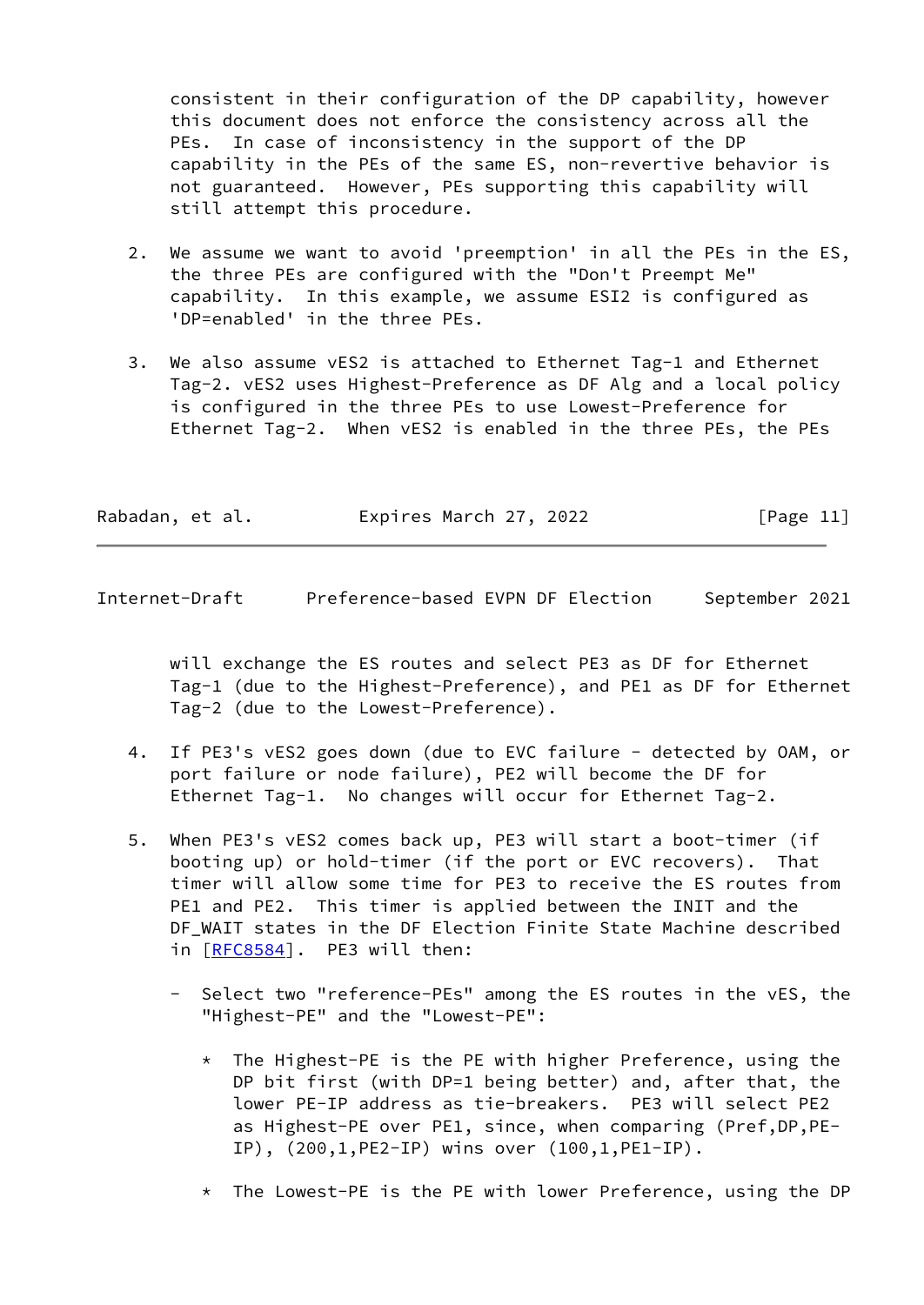bit first (with DP=1 being better) and, after that, the lower PE-IP address as tie-breakers. PE3 will select PE1 as Lowest-PE over PE2, since (100,1,PE1-IP) wins over (200,1,PE2-IP).

- $*$  Note that if there were only one remote PE in the ES, Lowest and Highest PE would be the same PE.
- Check its own administrative Pref and compares it with the one of the Highest-PE and Lowest-PE that have DP=1 in their ES routes. Depending on this comparison PE3 will send the ES route with a (Pref,DP) that may be different from its administrative (Pref,DP):
	- \* If PE3's Pref value is higher than the Highest-PE's, PE3 will send the ES route with an 'in-use' operational Pref equal to the Highest-PE's and DP=0.
	- \* If PE3's Pref value is lower than the Lowest-PE's, PE3 will send the ES route with an 'in-use' operational Preference equal to the Lowest-PE's and DP=0.

| Rabadan, et al. | Expires March 27, 2022 | [Page 12] |
|-----------------|------------------------|-----------|
|-----------------|------------------------|-----------|

Internet-Draft Preference-based EVPN DF Election September 2021

- \* If PE3's Pref value is neither higher nor lower than the Highest-PE's or the Lowest-PE's respectively, PE3 will send the ES route with its administrative (Pref,DP)=(300,1).
- \* In this example, PE3's administrative Pref=300 is higher than the Highest-PE with DP=1, that is, PE2 (Pref=200). Hence PE3 will inherit PE2's preference and send the ES route with an operational 'in-use' (Pref,DP)=(200,0).
- Note that, a PE will always send DP=0 as long as the advertised Pref is the 'in-use' operational Pref (as opposed to the 'administrative' Pref).
- This ES route update sent by PE3, with (200,0, PE3-IP), will not cause any DF switchover for any Ethernet Tag. PE2 will continue being DF for Ethernet Tag-1. This is because the DP bit will be used as a tie-breaker in the DF election. That is, if a PE has two candidate PEs with the same Pref, it will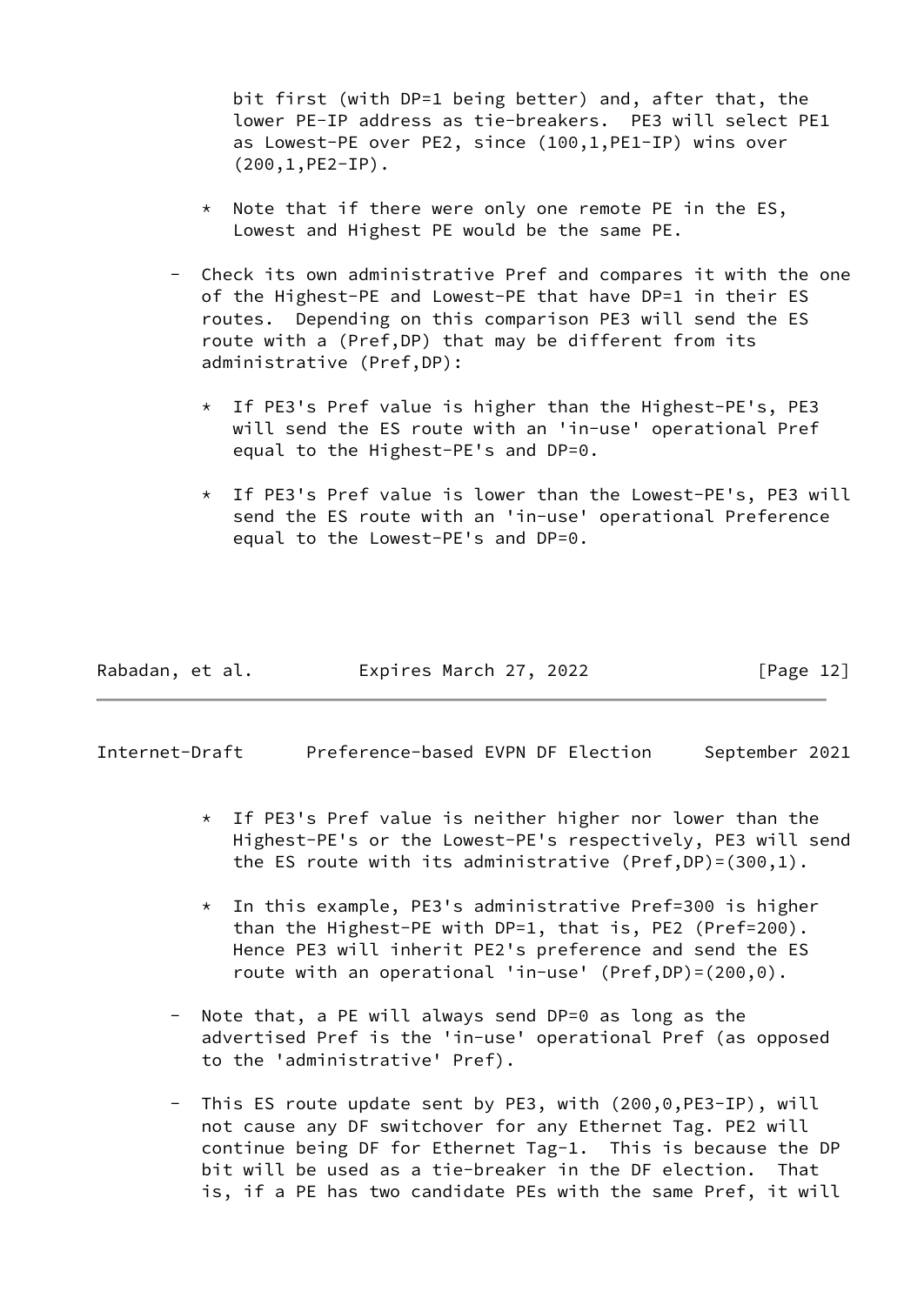pick up the one with DP=1. There are no DF changes for Ethernet Tag-2 either.

- 6. For any subsequent update/withdraw in the ES, the PEs will go through the process described in (5) to select Highest and Lowest-PEs. For instance, if PE2 fails, upon receiving PE2's ES route withdrawal, PE3 and PE1 will go through the selection of new Highest and Lowest-PEs (considering their own active ES route) and then they will run the DF Election.
	- If a PE selects itself as new Highest or Lowest-PE and it was not before, the PE will then compare its operational 'in-use' Pref with its administrative Pref. If different, the PE will send an ES route update with its administrative Pref and DP values. In the example, PE3 will be the new Highest-PE, therefore it will send an ES route update with  $(Pref, DP) = (300, 1)$ .
	- After running the DF Election, PE3 will become the new DF for Ethernet Tag-1. No changes will occur for Ethernet Tag-2.

 If the ES uses Highest-Preference Alg (for all the Ethernet Tags, no local policy), the PEs only need to select the "Highest-PE" as the "reference-PE" (i.e., no need to select the "Lowest-PE"). If the ES uses Lowest-Preference Alg for all the Ethernet Tags, the PEs only need to select the "Lowest-PE" as the "reference-PE". The rest of the procedure remains the same.

 Note that, irrespective of the DP bit, when a PE or ES comes back and the PE advertises a DF Election Alg different than the one configured

| Rabadan, et al. | Expires March 27, 2022 | [Page 13] |
|-----------------|------------------------|-----------|
|-----------------|------------------------|-----------|

<span id="page-14-1"></span>Internet-Draft Preference-based EVPN DF Election September 2021

 in the rest of the PEs in the ES, all the PEs in the ES MUST fall back to the Default [\[RFC7432](https://datatracker.ietf.org/doc/pdf/rfc7432)] Alg.

 This document does not modify the use of the P and B bits in the Ethernet A-D per EVI routes  $[REC8214]$  advertised by the PEs in the ES after running the DF Election, irrespective of the revertive or non revertive behavior in the PE.

<span id="page-14-0"></span>[5](#page-14-0). Security Considerations

This document describes a DF Election Algorithm that provides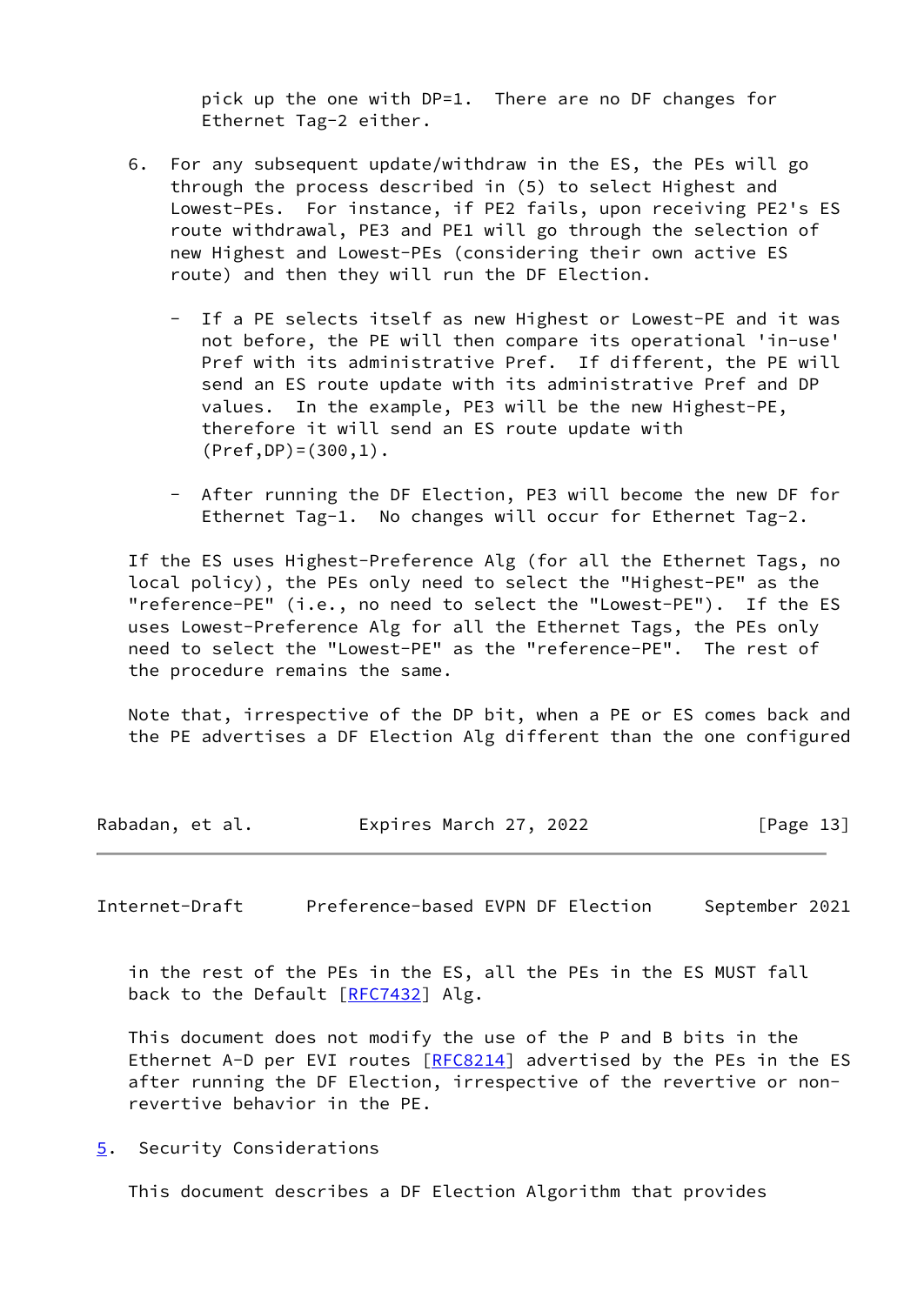absolute control (by configuration) over what PE is the DF for a given Ethernet Tag. While this control is desired in many situations, a malicious user that gets access to the configuration of a PE in the ES may change the behavior of the network. In other DF Algs such as HRW, the DF Election is more automated and cannot be determined by configuration.

 The non-revertive capability described in this document may be seen as a security improvement over the regular EVPN revertive DF Election: an intentional link (or node) "flapping" on a PE will only cause service disruption once, when the PE goes to NDF state.

 The document also describes how a local policy can override the Highest-Preference Alg for a range of Ethernet Tags in the ES. If the local policy is not consistent across all PEs in the ES and there is an Ethernet Tag that ends up with an inconsistent use of Highest- Preference or Lowest-Preference in different PEs, black-holing or packet duplication may occur for that Ethernet Tag.

<span id="page-15-0"></span>[6](#page-15-0). IANA Considerations

This document solicits the allocation of the following values:

- o DF Alg = 2 in the [\[RFC8584](https://datatracker.ietf.org/doc/pdf/rfc8584)] "DF Alg" registry, with name "Highest-Preference Algorithm".
- o DF Alg = TBD in the same "DF Alg" registry, with name "Lowest- Preference Algorithm".
- o Bit 0 in the [\[RFC8584](https://datatracker.ietf.org/doc/pdf/rfc8584)] DF Election Capabilities registry, with name "D (Don't Preempt) Capability" for Non-revertive ES.
- <span id="page-15-1"></span>[7](#page-15-1). Acknowledgments

 The authors would like to thank Kishore Tiruveedhula for his review and comments. Also thank you to Luc Andre Burdet and Stephane

| Rabadan, et al. | Expires March 27, 2022 | [Page 14] |
|-----------------|------------------------|-----------|
|-----------------|------------------------|-----------|

<span id="page-15-3"></span>Internet-Draft Preference-based EVPN DF Election September 2021

 Litkowski for their thorough review and suggestions for a new DF Alg for lowest-preference.

<span id="page-15-2"></span>[8](#page-15-2). Contributors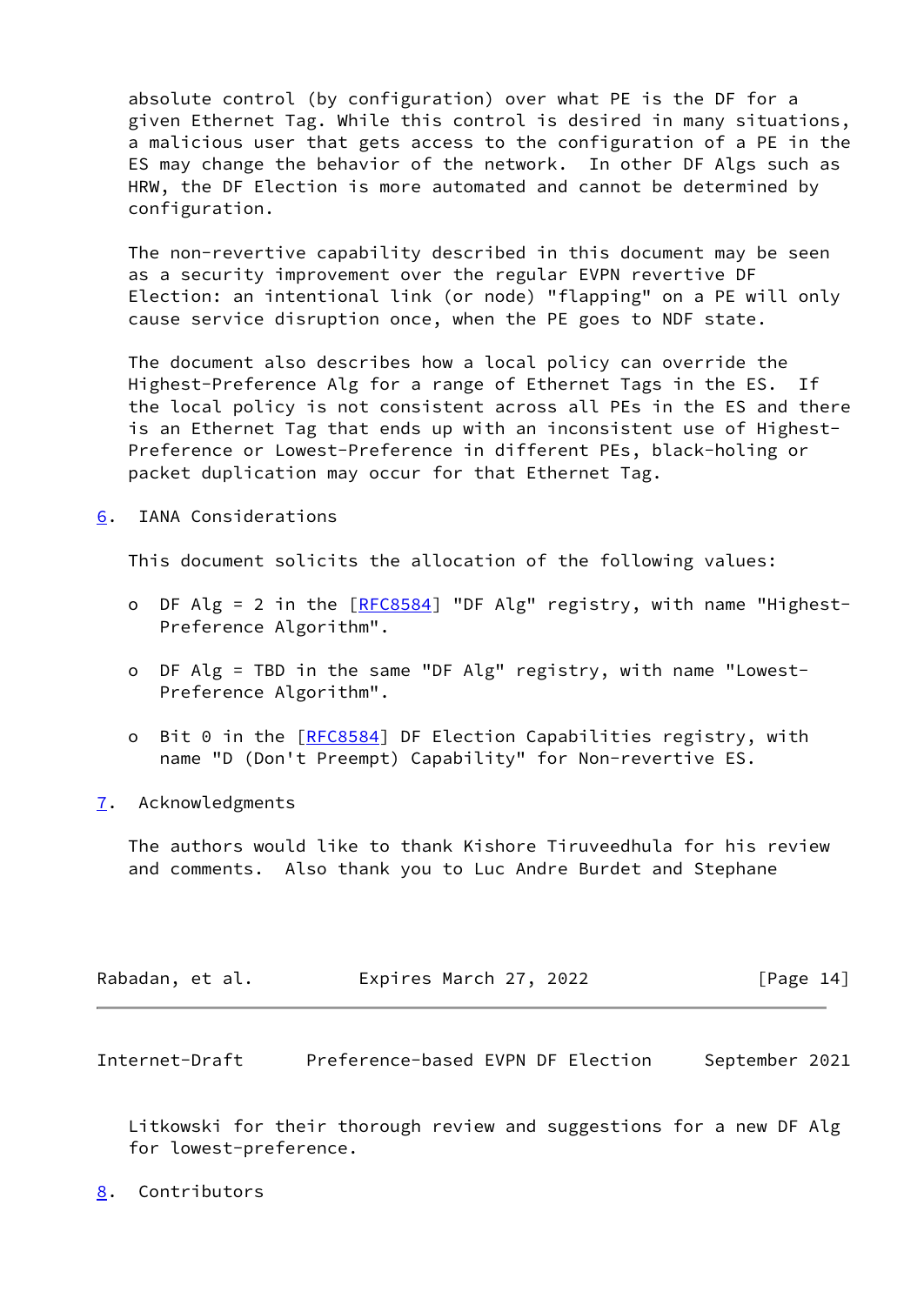In addition to the authors listed, the following individuals also contributed to this document:

Kiran Nagaraj, Nokia

Vinod Prabhu, Nokia

Selvakumar Sivaraj, Juniper

Sami Boutros, VMWare

- <span id="page-16-0"></span>[9](#page-16-0). References
- <span id="page-16-1"></span>[9.1](#page-16-1). Normative References
	- [RFC7432] Sajassi, A., Ed., Aggarwal, R., Bitar, N., Isaac, A., Uttaro, J., Drake, J., and W. Henderickx, "BGP MPLS-Based Ethernet VPN", [RFC 7432](https://datatracker.ietf.org/doc/pdf/rfc7432), DOI 10.17487/RFC7432, February 2015, [<https://www.rfc-editor.org/info/rfc7432](https://www.rfc-editor.org/info/rfc7432)>.
	- [RFC8584] Rabadan, J., Ed., Mohanty, S., Ed., Sajassi, A., Drake, J., Nagaraj, K., and S. Sathappan, "Framework for Ethernet VPN Designated Forwarder Election Extensibility", [RFC 8584,](https://datatracker.ietf.org/doc/pdf/rfc8584) DOI 10.17487/RFC8584, April 2019, <[https://www.rfc-editor.org/info/rfc8584>](https://www.rfc-editor.org/info/rfc8584).
	- [RFC2119] Bradner, S., "Key words for use in RFCs to Indicate Requirement Levels", [BCP 14](https://datatracker.ietf.org/doc/pdf/bcp14), [RFC 2119](https://datatracker.ietf.org/doc/pdf/rfc2119), DOI 10.17487/RFC2119, March 1997, <[https://www.rfc-editor.org/info/rfc2119>](https://www.rfc-editor.org/info/rfc2119).
	- [RFC8174] Leiba, B., "Ambiguity of Uppercase vs Lowercase in [RFC](https://datatracker.ietf.org/doc/pdf/rfc2119) [2119](https://datatracker.ietf.org/doc/pdf/rfc2119) Key Words", [BCP 14](https://datatracker.ietf.org/doc/pdf/bcp14), [RFC 8174,](https://datatracker.ietf.org/doc/pdf/rfc8174) DOI 10.17487/RFC8174, May 2017, [<https://www.rfc-editor.org/info/rfc8174](https://www.rfc-editor.org/info/rfc8174)>.
	- [I-D.ietf-bess-evpn-virtual-eth-segment] Sajassi, A., Brissette, P., Schell, R., Drake, J. E., and J. Rabadan, "EVPN Virtual Ethernet Segment", [draft-ietf](https://datatracker.ietf.org/doc/pdf/draft-ietf-bess-evpn-virtual-eth-segment-07) [bess-evpn-virtual-eth-segment-07](https://datatracker.ietf.org/doc/pdf/draft-ietf-bess-evpn-virtual-eth-segment-07) (work in progress), July 2021.

<span id="page-16-2"></span>Rabadan, et al. Expires March 27, 2022 [Page 15]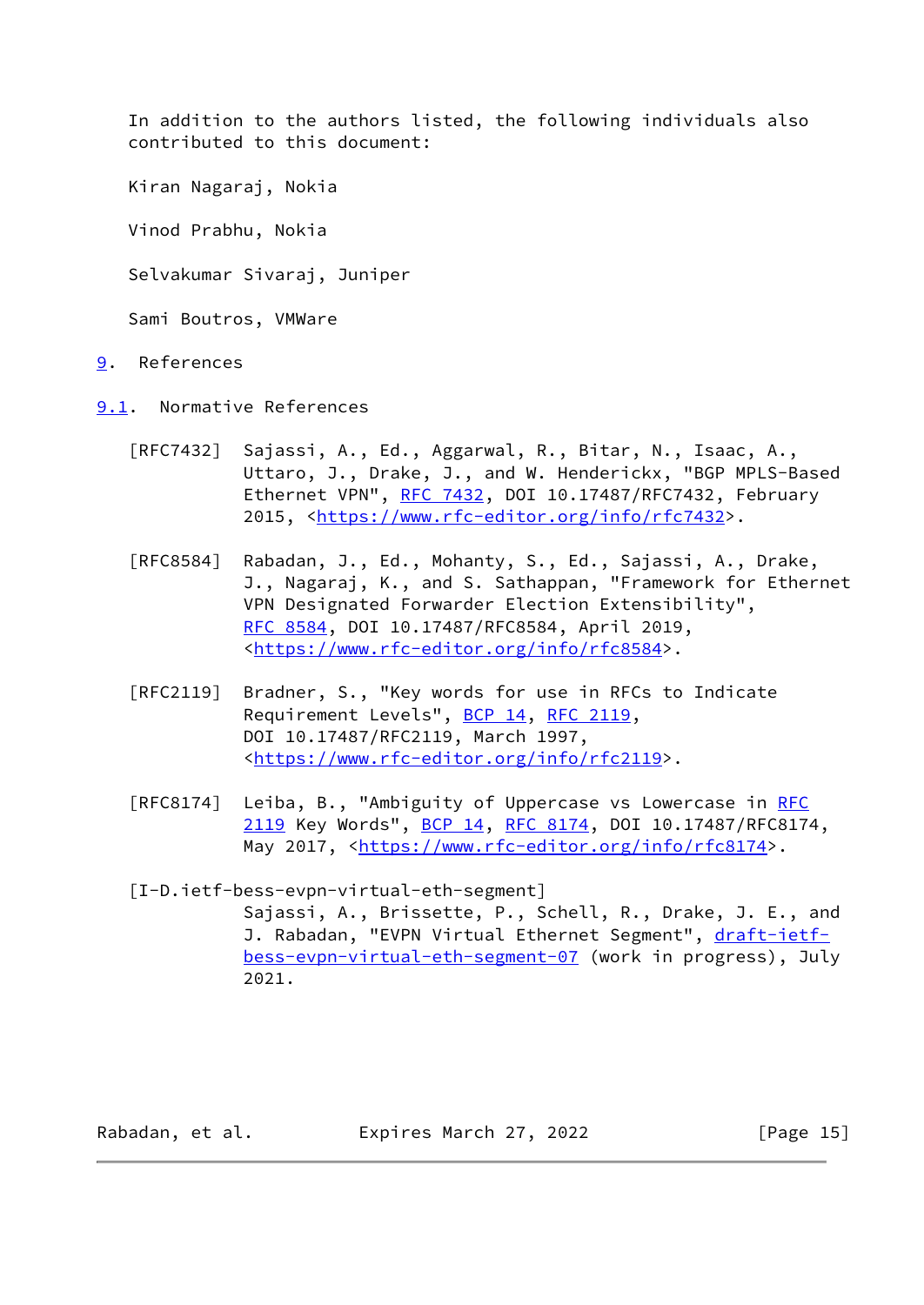- <span id="page-17-1"></span><span id="page-17-0"></span>[9.2](#page-17-0). Informative References
	- [RFC8214] Boutros, S., Sajassi, A., Salam, S., Drake, J., and J. Rabadan, "Virtual Private Wire Service Support in Ethernet VPN", [RFC 8214](https://datatracker.ietf.org/doc/pdf/rfc8214), DOI 10.17487/RFC8214, August 2017, <[https://www.rfc-editor.org/info/rfc8214>](https://www.rfc-editor.org/info/rfc8214).
	- [RFC8365] Sajassi, A., Ed., Drake, J., Ed., Bitar, N., Shekhar, R., Uttaro, J., and W. Henderickx, "A Network Virtualization Overlay Solution Using Ethernet VPN (EVPN)", [RFC 8365](https://datatracker.ietf.org/doc/pdf/rfc8365), DOI 10.17487/RFC8365, March 2018, <[https://www.rfc-editor.org/info/rfc8365>](https://www.rfc-editor.org/info/rfc8365).
	- [RFC7623] Sajassi, A., Ed., Salam, S., Bitar, N., Isaac, A., and W. Henderickx, "Provider Backbone Bridging Combined with Ethernet VPN (PBB-EVPN)", [RFC 7623](https://datatracker.ietf.org/doc/pdf/rfc7623), DOI 10.17487/RFC7623, September 2015, <[https://www.rfc-editor.org/info/rfc7623>](https://www.rfc-editor.org/info/rfc7623).

Authors' Addresses

 J. Rabadan (editor) Nokia 777 Middlefield Road Mountain View, CA 94043 USA

Email: jorge.rabadan@nokia.com

 S. Sathappan Nokia

Email: senthil.sathappan@nokia.com

 T. Przygienda Juniper Networks

Email: prz@juniper.net

 W. Lin Juniper Networks

Email: wlin@juniper.net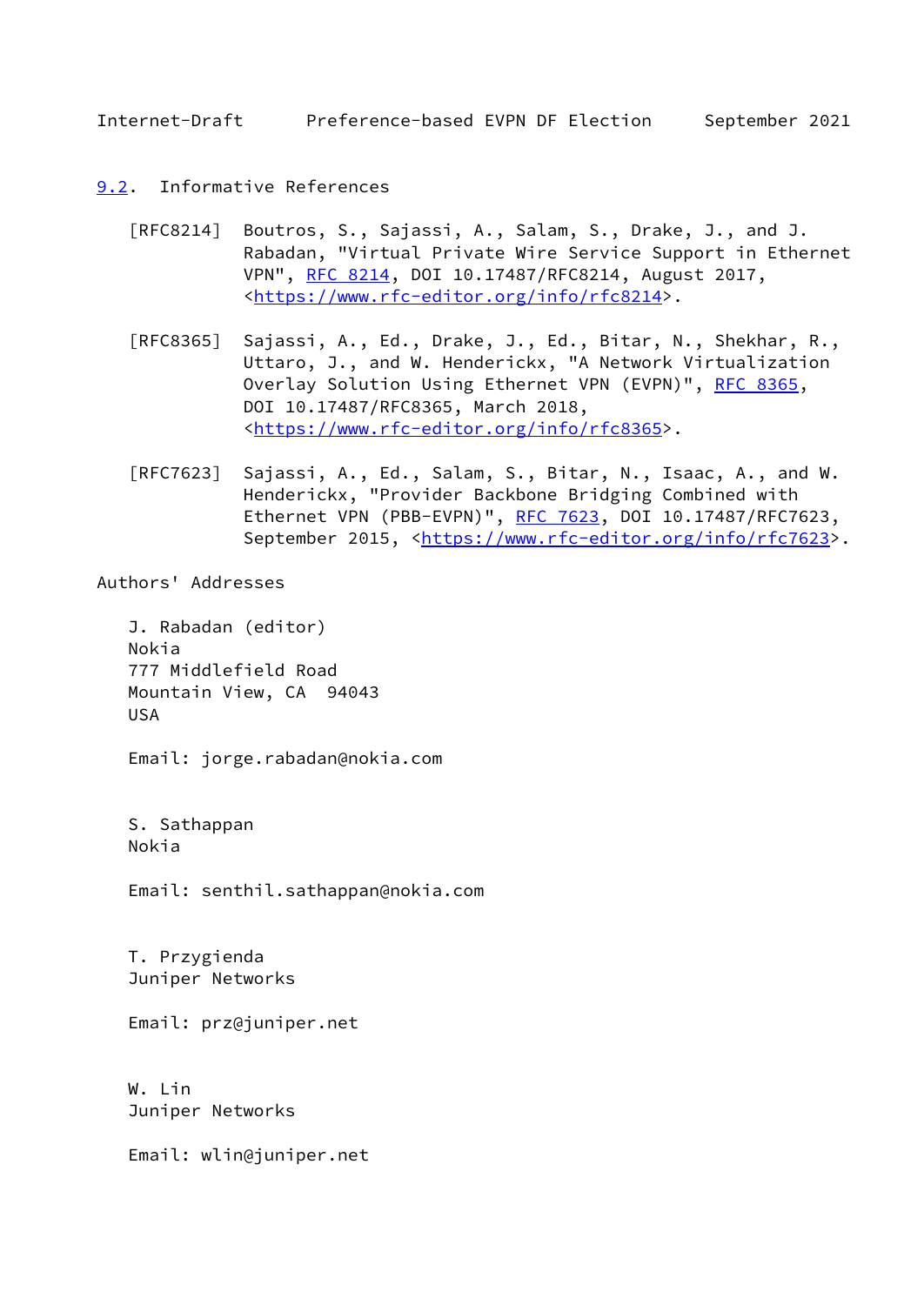J. Drake Juniper Networks

Email: jdrake@juniper.net

 A. Sajassi Cisco Systems

Email: sajassi@cisco.com

 S. Mohanty Cisco Systems

Email: satyamoh@cisco.com